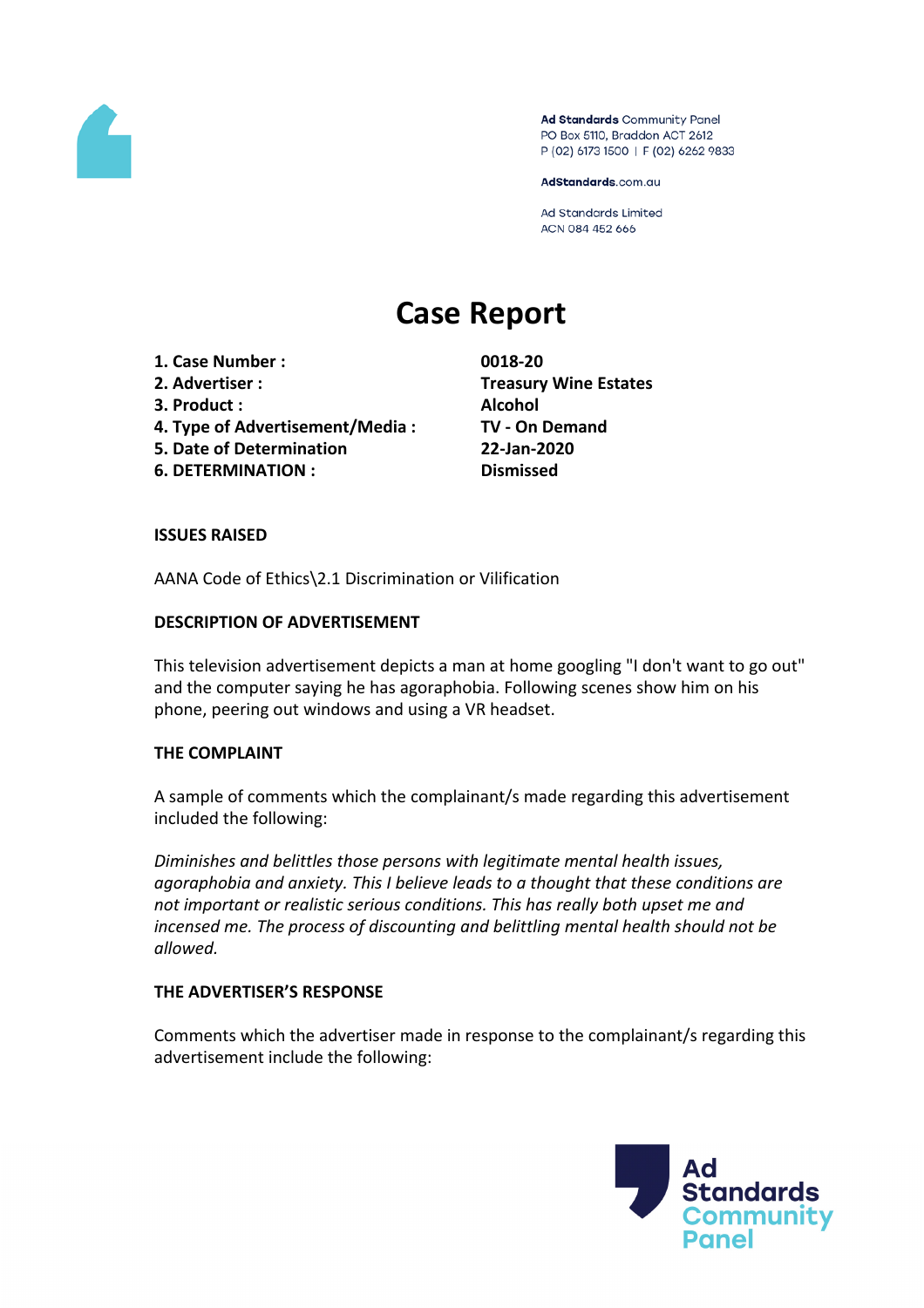

*Thank you for giving Treasury Wine Estates (TWE) the opportunity to respond to the Ad Standards complaint reference number 0018-20 regarding the Squealing Pig 'Stayed Home' TV commercial (TVC).*

*The complaint states: 'It diminishes and belittles those persons with legitimate mental health issues, agoraphobia and anxiety. This I believe leads to a thought that these conditions are not important or realistic serious conditions. This has really both upset me and incensed me. The process of discounting and belittling mental health should not be allowed'.*

*The complaint raises issues under Section 2 of the AANA Code of Ethics (Code).*

*As we have been asked to address all parts of Section 2 of the Code, our responses in relation to each section are set out below.*

*• 2.1 - Discrimination or vilification - In TWE's opinion, the TVC does not contain material that discriminates against or vilifies any section of the community on account of mental illness:*

*o This advertisement forms part of a series of 5 TVCs based on the well-known 'this little pig rhyme' which are extremely quirky and humorous in nature and consistent with the Squealing Pig brand as a whole. This specific TVC relates to the second line of the rhyme 'this little pig stayed home' where the intention of the ad is a play on the concept of FOMO (fear of missing out). The character is sitting at home by himself looking at social media whilst diagnosing himself with agoraphobia using a fictitious medical website called 'Dr Oink Online' which is intended to convey the lighthearted nature of the content. The TVC is not intended to be taken seriously or literally and we believe that most audience members would understand this.*

*o In TWE's opinion, the TVC does not discriminate against people with agoraphobia or other mental illness. Whilst the TVC does reference the condition agoraphobia, the imagery and language used in the TVC is highly fictional and does not represent a realistic depiction of people with genuine agoraphobia or other mental illness. The character has used 'Dr Oink Online' to self-diagnose, so most audiences would recognise this is not an accurate diagnosis. In any event, in our view the TVC does not promote unfair or less favourable treatment of people with agoraphobia or other mental illness. None of the imagery or language used in the advertisement creates a negative impression of people with agoraphobia or other mental illness – in fact the TVC ends with the character having a positive experience at home with virtual reality goggles.*

*o Further to the above, we do not believe that the TVC vilifies members of the community who may be impacted by agoraphobia or other mental illness. The portrayal of our main character was certainly never intended to humiliate, incite contempt for, or ridicule those suffering from agoraphobia or other mental illness. These are obviously serious issues that must be treated accordingly.*

*o The alcohol industry regulator ABAC has reviewed and approved the ad itself, which was pre-vetted by TWE (before publication) as part of our strict internal compliance process. ABAC did not raise any concerns about offensive behavior, which is dealt with under section 3(a) of the ABAC code.*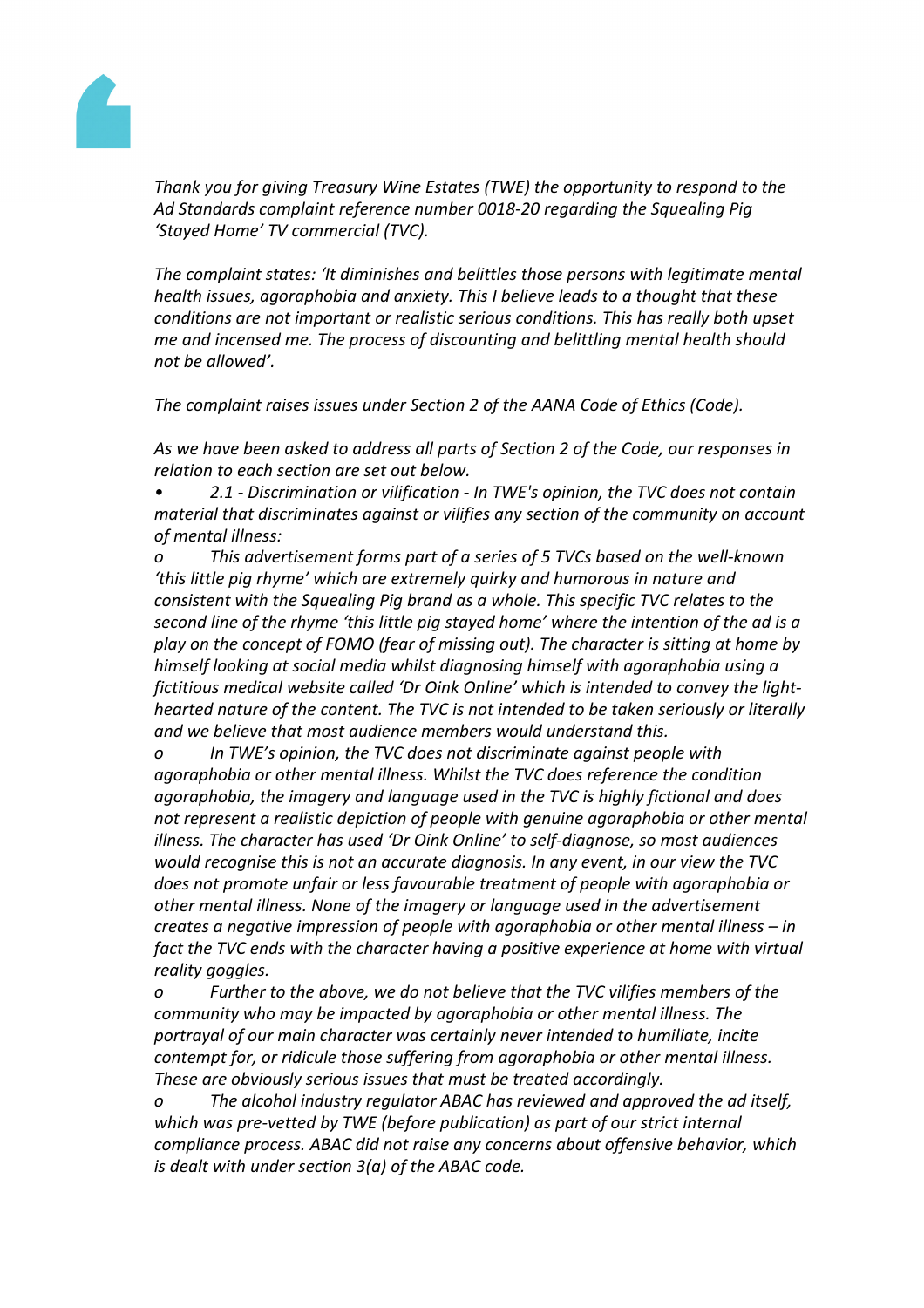

*o Given the above, we believe that the ad is consistent with the AANA Code requirements.*

*• 2.2 - Exploitative and degrading - In TWE's opinion, the TVC does not contain material that employs sexual appeal which is exploitative or degrading to any individual or group.*

*• 2.3 – Violence - In TWE's opinion, the TVC does not contain material that is violent towards any individual or group.*

*• 2.4 - Sex, sexuality and nudity - In TWE's opinion, the TVC does not contain material that is sexual in nature.*

*• 2.5 - Language - In TWE's opinion, the TVC does not contain inappropriate, strong or obscene language.*

*• 2.6 - Health and Safety - In TWE's opinion, the TVC does not contain any unsafe or unhygienic behavior or other material which is contrary to prevailing community standards on health and safety.*

*• 2.7 – Distinguishable as advertising – the TVC is clearly distinguishable as advertising given the branding and product is prominently displayed at the beginning and end of the TVC.*

*TWE is familiar with the requirements of the Code and has internal guidelines (in the form of a Responsible Marketing Handbook which specifically refers to the Code) to assist our sales, marketing and communication teams to develop marketing campaigns that meet TWE's Responsible Marketing Guidelines. These teams are also trained regularly on responsible marketing. This TVC was assessed by TWE in accordance with these guidelines.*

# **THE DETERMINATION**

The Ad Standards Community Panel (the Panel) considered whether this advertisement breaches Section 2 of the AANA Code of Ethics (the Code).

The Panel noted the complainant's concern that the advertisement is making a parody of mental health issues and is inappropriate.

The Panel viewed the advertisement and noted the advertiser's response.

The Panel considered whether the advertisement complied with Section 2.1 of the Code which requires that 'advertisements shall not portray or depict material in a way which discriminates against or vilifies a person or section of the community on account of race, ethnicity, nationality, gender, age, sexual preference, religion, disability, mental illness or political belief.'

The Panel noted the Practice Note to Section 2.1 provides the following definitions:

*"Discrimination – unfair or less favourable treatment.*

*Vilification – humiliates, intimidates, incites hatred, contempt or ridicule."*